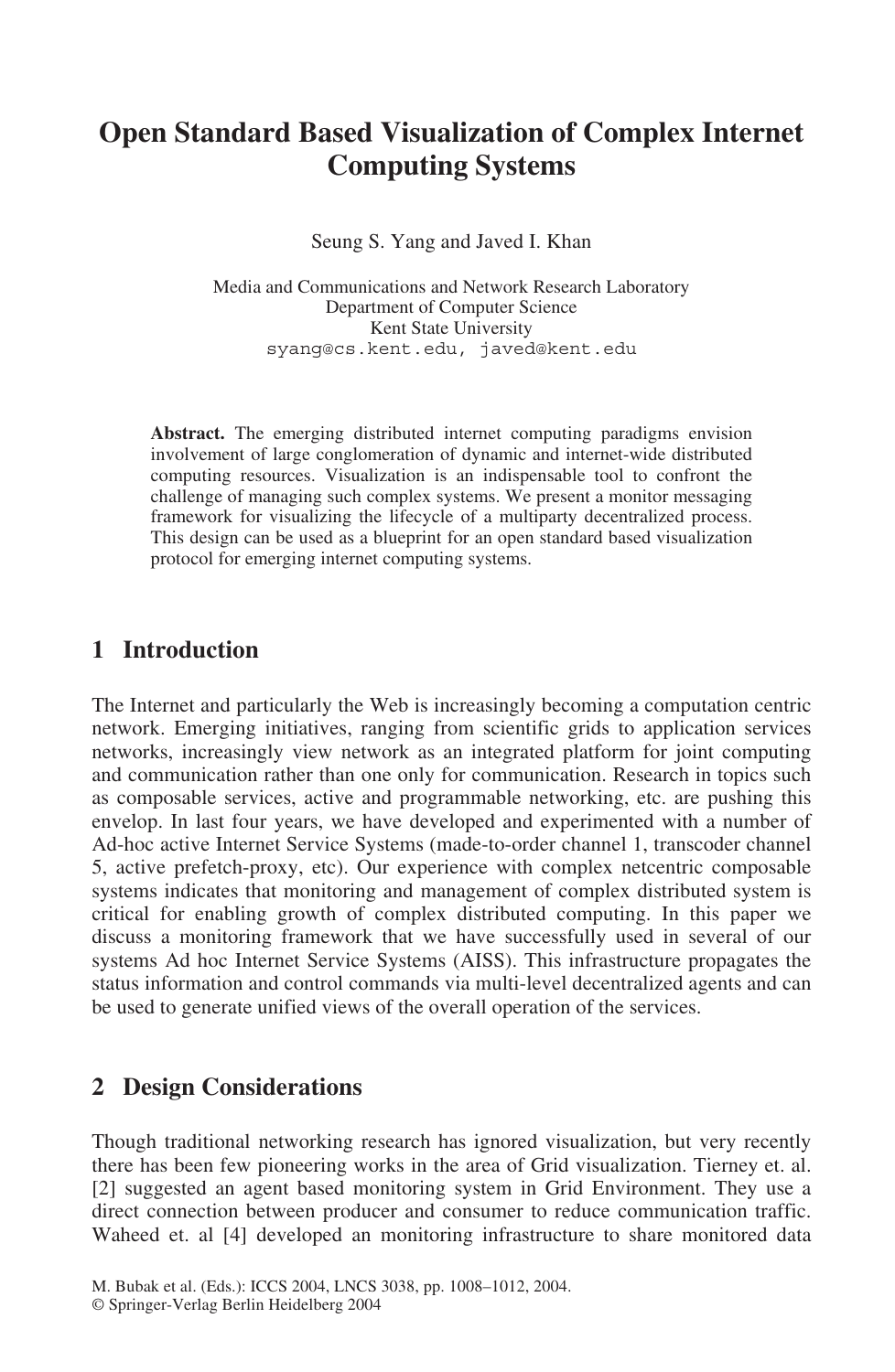using common APIs. Another layer based visualization system was suggested by Bonnassieux et. al. [3]. They offer a flexible presentation layer for displaying monitoring data from a huge and heterogeneous environment. The framework we propose is particularly suitable for monitoring the lifecycle of loosely coupled and scalable complex multiparty active systems. Besides fulfilling the basic responsibility of process event reporting the design of our visualization framework offers the following distinguishing features. It allows sub-system to maintain its own status and control messages within it. A sub-system can further report its status and control messages to its upper system. Furthermore it supports several reporting modes to allow performance tuning. The time, type and content of messages all are decided initially by the system designer and can be overridden by the system operator or administrator at run time. A privileged user can freely controls and monitors the system status using a flexibly configurable multi-view visualization system from any authorized terminal.

## **3 Ad hoc Internet Service System Mode**

#### **3.1 Visualization of Control and Status Architecture**

ABONE 6 is an operational network and provides an Internet wide network of routing as well as processing capable nodes. The software structure of ABONE node involves a native Node Operating System (NOS) and Execution Environments (EEs), which acts like a remote shell and provides a programming framework to ABONE applications. The ANETD is one of the developed EEs and allows users to obtain secured and controlled access to the ABONE resources. The AISS uses the ANENTD as its run time base infrastructure. However, the AISS is independent from the ANETD. AISS runs on our Virtual Switching Machine (VSM) EE which runs via ANETD. The Kent VSM can deploy and lunch authorized system components to build a service. [5]

Fig. 1 described the symbolic representation of visualization system architecture. The monitoring components of AISS are run on Kent VSMs. They are deployed and executed on Kent VSM as a part of a service construction. A Status Monitor (SM) processes status message of a sub-system. A SM stores status message structure descriptions and delivers or saves status messages of the sub-system. A Control Monitor (CM) handles control messages. A CM is added in a sub-system when the sub-system supports a control mechanism from outside of the system. Initiation and execution of a monitor is coordinated by sub-system management software.

#### **3.2 Dynamic Message Binding and Interpretation**

Based on the AISS design considerations, the visualization system should support 1) dynamic interpretation of the system status messages, 2) seamless navigation through layer abstraction and visualization of the given layer of a system, 3) uniform method of visualization at all levels. The meaning of a status message is represented in a well formed status structure description language and is gathered by a status monitoring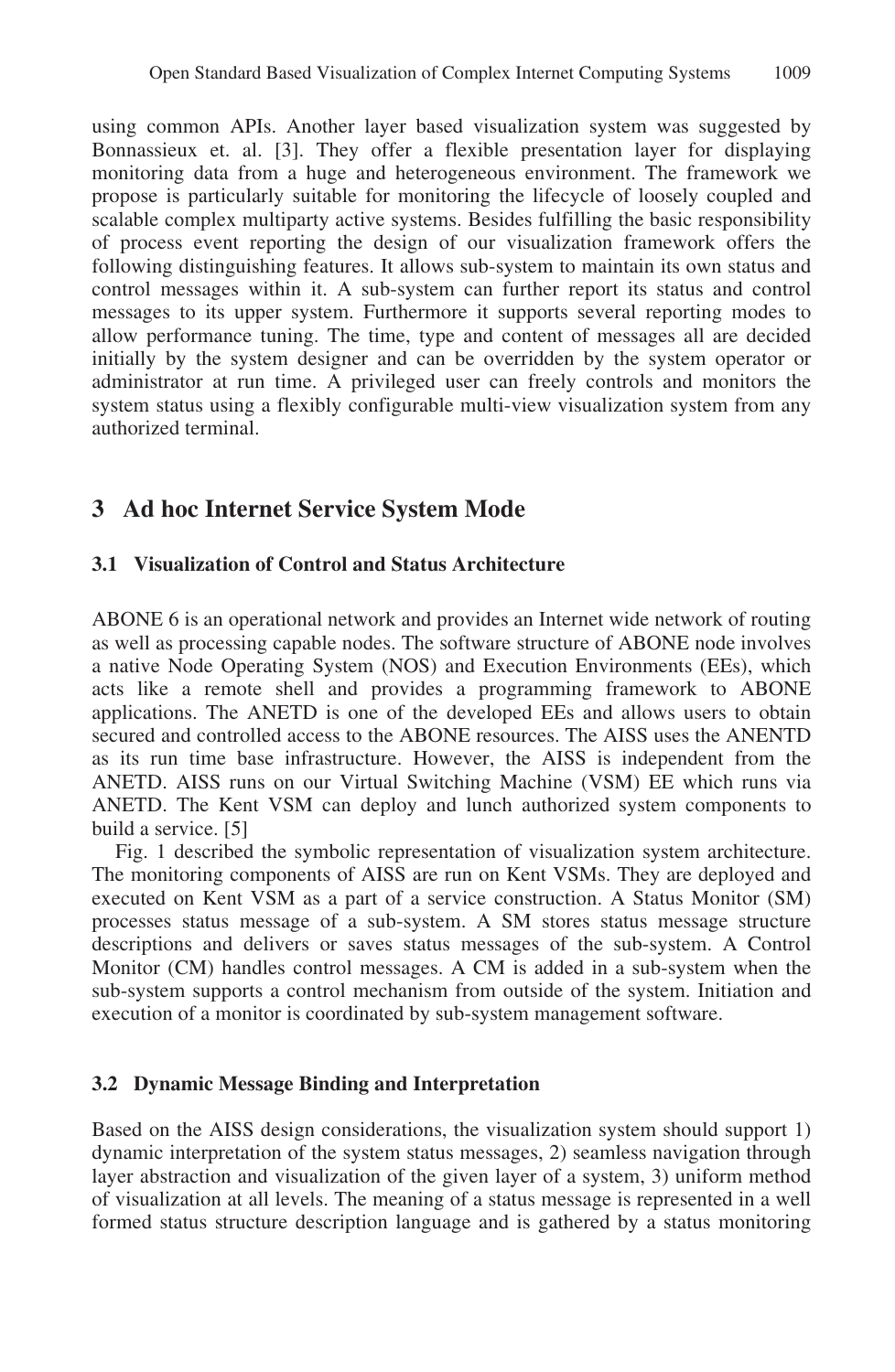

**Fig. 1.** Visualization System Architecture

system. When a new system component is developed, the descriptions of its status message structures and the descriptions of its state diagram are supplied together with the component. A status monitoring system and a visualization system dynamically binds and interprets the meaning of a status message with the given description.

The Visualizer integrates with a code server based hierarchical code server-based service deployment framework. Each system can have isomorphic sub-systems and/or code modules. Each time a system is installed (i.e. all of its sub-systems are launched) a hypothetical state-monitor is assumed to be concurrently instantiated. A set of messages are generated towards this state-monitor in sub-system's leader module. A visualization system can use a subset of the messages to present various perspectives on the system. The key challenge here is that these messages should carry enough information to identify it self with respect to the various perspective frameworks within which an active service operates along with the actual status information. Below we provide a try-partite identifier system. This message system encodes the fields in its messages (i) system identifier, (ii) subsystem module identifier, (iii) system state identifier, (iv) state execution count (v) system status, (vi) service instance identifier, (vii) service subsystem instance identifier, (viii) service instance status, (ix) service location instance identifier, (x) platform identifier (xi) platform status. The primary state identifier set i-iii is assigned by the programmer who has coded the active modules. This identifier set has to be *hierarchically unique* within a specific version of a specific software. The identifier set vi-vii are to be assigned are to be assigned by the active service administration system (such as EEs/ ANETDs) while installing and initializing instances of the service at each instantiating of loaded modules. Again, these identifier set has to be *hierarchically unique* within the service administration domain. The last identifier x is to be supplied by the active node owner. These are assigned when a node joins an active network domain. The status information iv and v is computed by the code modules at run time and thus its value is designed by the programmer. The service instance status information viii, if any, is passed on to the monitor messaging agents by the service administration local agent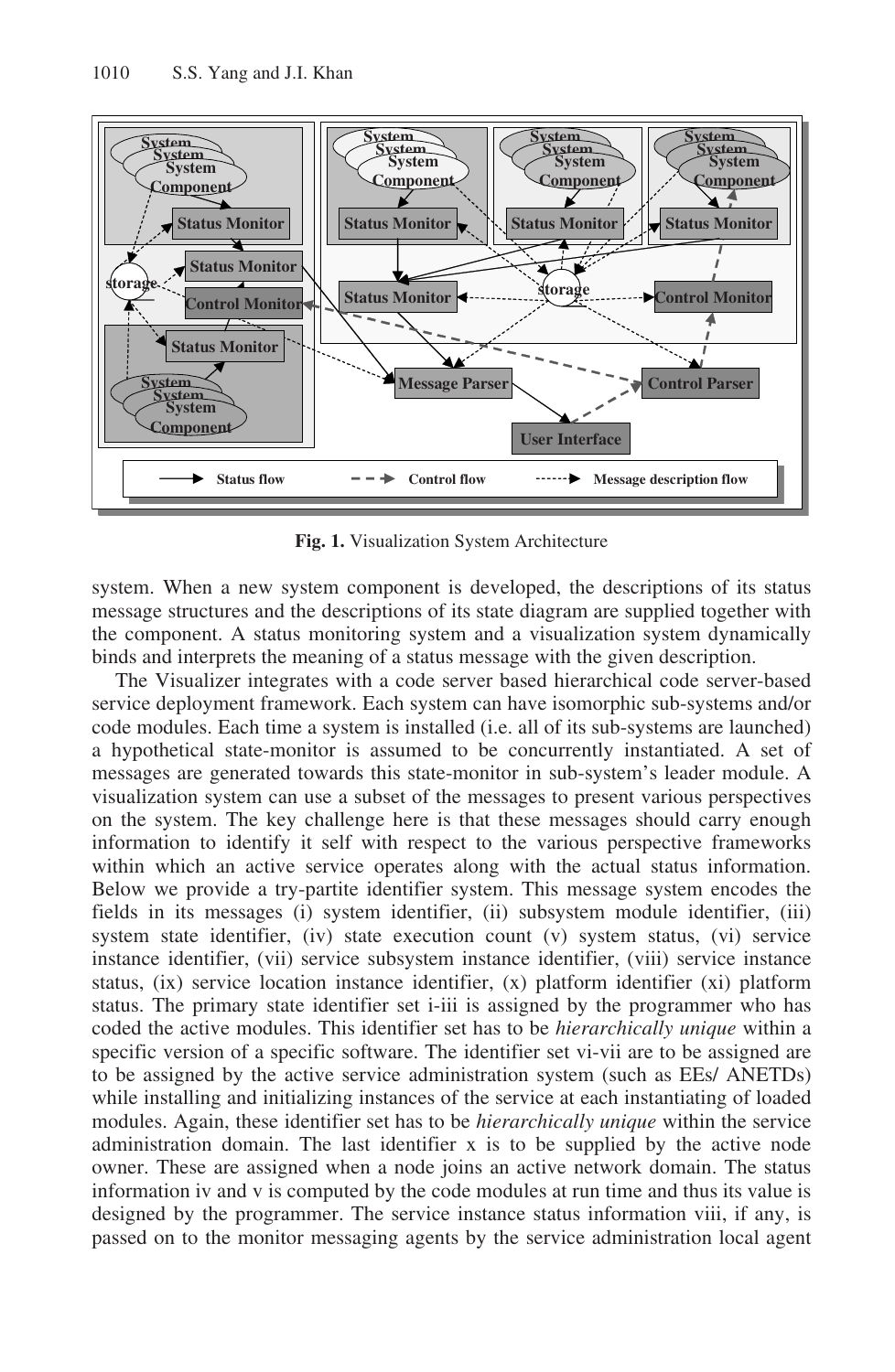(such as node EE). The status information xi, if any, is set by the local node administrator during the period the service is running. The monitor messaging system collects and composes the messages prior to generating the messages. Messages can contain control flags to control the mode of reporting and even to filter the content to tune performance. The system allows three reporting modes (i) REAL-TIME, (ii) BATCH, (iii) TRACE-ONLY. In real-time mode the monitor messages are generated and sent when the code executes through the state points. In BATCH-ONLY mode the messages are generated at real-time but forwarded periodically in batch. The period is decided by a PERIOD field. The mode feature only modifies the time of sending the monitor messages but do not affect their content. Three flags are further used to negotiate filtering the three status fields in the messages. In every message sent by the monitor messaging agent the flags are set according to the current value of these flags. A set of control messages can be potentially sent in reverse direction to request change in these flags (and the PERIOD field).



**Fig. 2.** A Status Message Structure and a Status Message

## **4 Conclusion**

The suggested visualization system for Ad hoc Internet Service System gives intuitive status report and simple control using decentralized reporting for a multi-component multi-location internet service. Just like other IP based messaging (such as ICMP or TCP signaling, etc.) this monitor messaging should be wrapped with an authentication protocol. This overall design can be used as a blueprint for an open standard based visualization protocol for emerging internet computing systems. This work has been funded by the DARPA Grant F30602-99-1-0515 under its Active Network initiative.